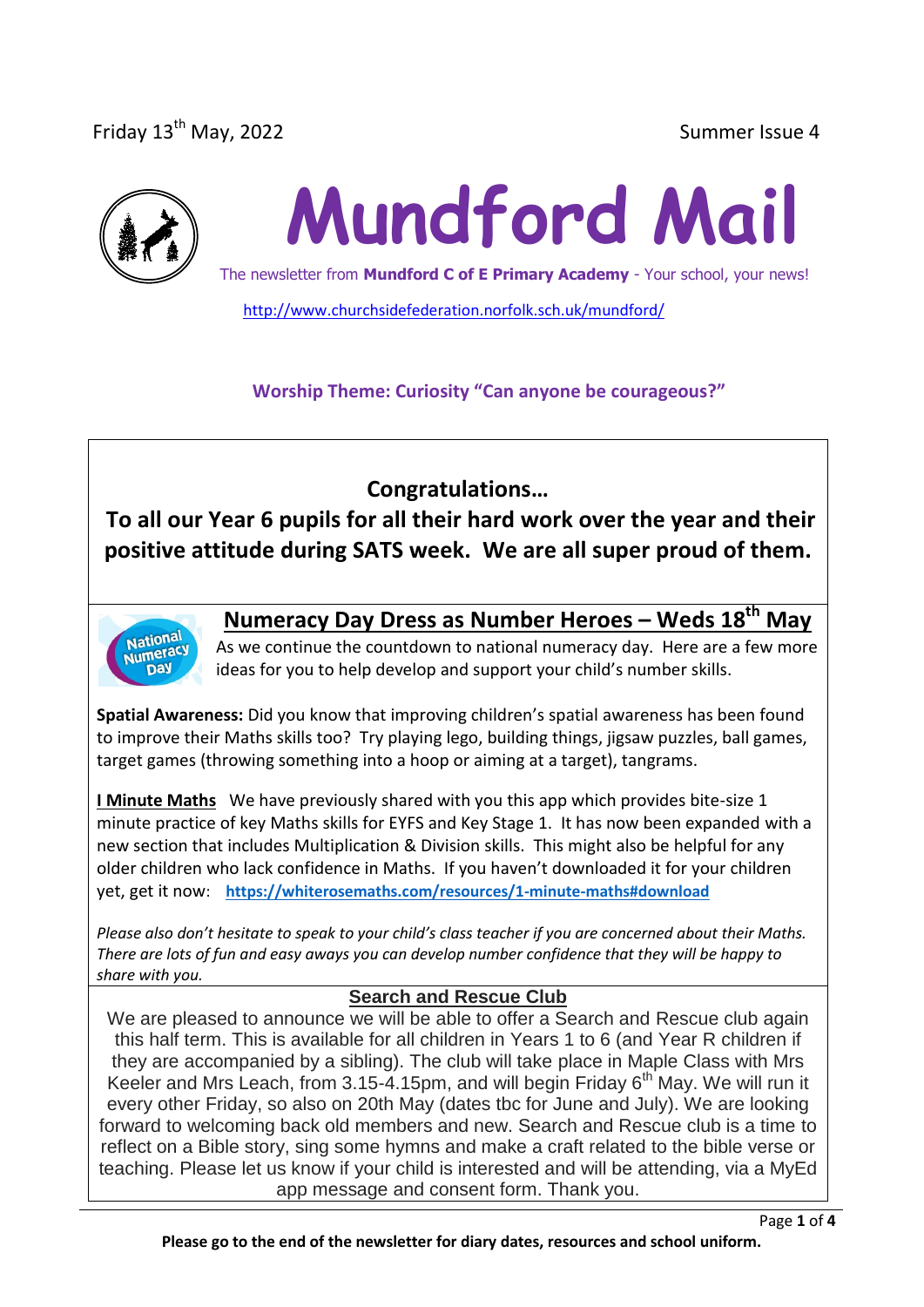## **KS2 Rounders Club**

After the half term holiday Miss Gannon will be running a Rounders club for children in Years 3-6. If your child wishes to join please complete the Myed form which will be sent out today. Numbers will need to be limited to 30 so it will be on a 'first come first served' basis.

#### **Clubs**

**Choir Years 3-6: Tuesday 3:15 to 4:15** 

**Rounders Years 3-6: Wednesday 3:15-4:15 commencing Wednesday 8th June Taekwondo Year 1 & 2: Wednesday 3:15 – 4:15 & Year 3-6 Wednesday 4:30 – 5:30 Chess (for those with a keen interest to learn to play) Thursday 3:15 – 4:15** 

**Ms Beaumont hosts a mindful colouring club in Elm class on Wednesday lunchtimes all year groups are welcome to come along.**

**Clubs will run through to the end of term, in the event of cancellation we will give as much notice as possible.**

## **Free school meals**

## **Is my child eligible?**

Children in Reception, Year 1 and Year 2 automatically get free school meals if they go to school. It's called universal infant free school meals. You do **not** have to apply to get these meals, **but if you do receive one of the benefits listed below, you should still apply**. This is because it can help raise extra funds for your child's school (called Pupil Premium). This Government funding can help with providing resources that benefit your child directly as well as covering the cost of trips and after school activities

If your child is in Year 3 or above, you must receive one of the following benefits to get free school meals:

- Universal Credit with an annual earned income of no more than £7,400 after tax
- Income Support
- Income-based Jobseeker's Allowance
- Income-related Employment and Support Allowance
- Support under Part 6 of the Immigration and Asylum Act 1999
- The guaranteed element of Pension Credit
- Working Tax Credit run-on (paid for the four weeks after you stop qualifying for Working Tax Credit)
- Child Tax Credit (with no Working Tax Credit) with an annual gross income of no more than £16,190

You can apply online for free school meals using your Norfolk Education Online (NEO) account.<https://fiso.norfolk.gov.uk/synergy/Enquiries/Citizen/FreeSchoolMeals.aspx/>

You can also **[download and send us an application form](https://www.norfolk.gov.uk/-/media/norfolk/downloads/education-learning/free-school-meals-and-pupil-premium-registration-form.pdf)**. Or collect it from your child's school.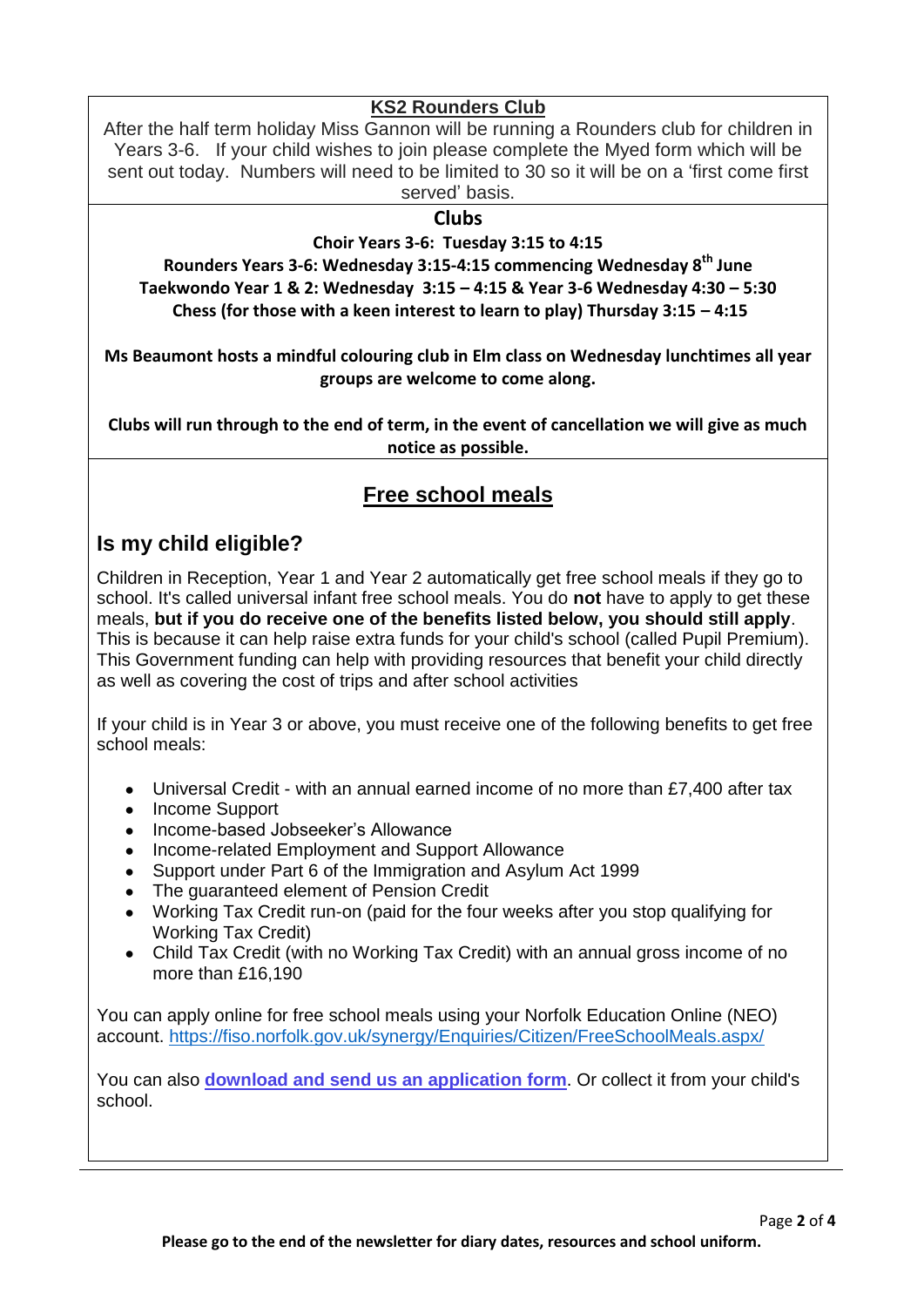## **Diary Dates**

*Every effort is made to stick to the planned dates, but occasionally circumstances beyond our control may affect inschool events. We will always inform you as soon as possible of any changes. Thanks for understanding!*

18<sup>th</sup> May: Numeracy Day (children can wear numbers-themed non-uniform)

18<sup>th</sup> May: Elm class SAW day into the woods.

24<sup>th</sup> May: Elm Class Cricket Tournament.

26<sup>th</sup> May: Elm class Mundford Junction and Showcase

23<sup>rd</sup> – 27<sup>th</sup> May: Year 6 Residential to Lakeside

 $27<sup>th</sup>$  May: Platinum Jubilee Picnic Lunch – please book dinners in the usual way.

## *28th May – 5 th June Half-Term Holiday*

9<sup>th</sup> June: Class Photos

 $11<sup>th</sup> - 22<sup>nd</sup>$  July Transition (all pupils to move into their new classes)

## **22nd July: Last Day of Term**